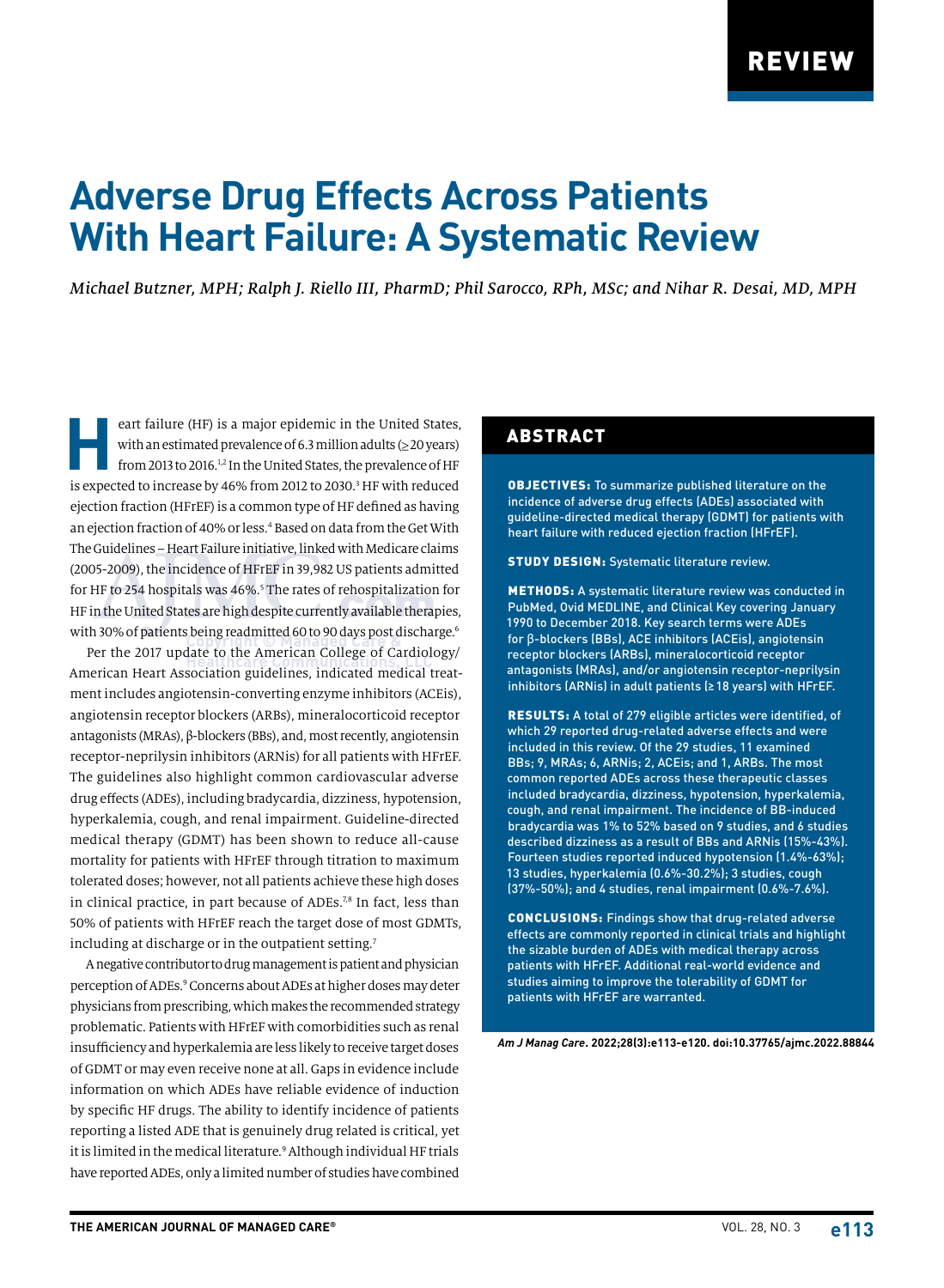### TAKEAWAY POINTS

- › Drug-related adverse effects from β-blockers, angiotensin-converting enzyme inhibitors, angiotensin receptor blockers, mineralocorticoid receptor antagonists, and angiotensin receptor-neprilysin inhibitors are very common in patients with heart failure who have reduced ejection fraction.
- › The most common adverse drug effects (ADEs) include bradycardia, dizziness, hypotension, hyperkalemia, cough, and renal impairment.
- › There is a sizable burden of these effects across patients with heart failure who have reduced ejection fraction.
- › Determining the most common ADEs translates to health outcomes in real-world practice and emphasizes the importance for practitioners and stakeholders to focus on significant cardiovascular ADEs to improve health outcomes.



#### HF, heart failure; PRISMA, Preferred Reporting Items for Systematic Reviews and Meta-Analysis.

the available information and reported ADEs for multiple classes of HF drugs in a single review. Because of the limited data available on the ADEs arising from guideline-directed HF therapies, the objective of this study was to summarize existing published literature on the incidence of ADEs for patients with HFrEF.

# METHODS

This systematic literature review followed the Cochrane methodology and was conducted using the Preferred Reporting Items for Systematic Reviews and Meta-Analysis (PRISMA) checklist.

### **Information Sources, Search Strategy, and Study Selection**

A systematic literature review of studies of patients with HFrEF comparing standard-ofcare HF drugs with placebo or alternative HF drugs was performed. We queried PubMed, Ovid MEDLINE, and Clinical Key and applied the following key search terms: *heart failure with reduced ejection fraction*, *reduced ejection fraction*, *HFrEF*, *adults*, *English*, *pharmacy*, *therapeutics*, and *pharmacology*. Filters were applied to identify studies that were published in English from January 1990 to December 2018 to include a broad range of clinical evidence available for ADEs. Additionally, filters were used to identify studies of adult patients (>18 years). We included randomized controlled trials, open-label trials, and prospective and retrospective cohort studies. Included studies presented outcomes of ADEs for BBs, ACEis, ARBs, ARNis, and/or MRAs in adult patients with HFrEF. The main ADEs are defined as those most commonly reported in the literature. We excluded editorials, conference reports, systematic literature reviews, manuscript reviews, meta-analyses, and unpublished studies and abstracts. Also excluded were studies including other HF drug classes, articles with low quality ratings based on Cochrane criteria, and those missing information for extraction.

### **Data Process**

The PRISMA data extraction form was used to extract articles and remove duplicate records. Two authors (M.B. and P.S.) screened studies for relevance based on title and abstract and reviewed the full text of relevant articles for study inclusion. Discrepancies on whether to include specific studies were resolved through formal discussion and consensus between the same 2 authors. The PRISMA checklist was

used to validate and assess the quality of all the articles meeting criteria for inclusion in this review. Additionally, we examined the reference lists of all included articles for other relevant references. Articles were excluded from the systematic literature review owing to wrong disease type, wrong drug class, and wrong outcomes. **Figure 1**, the PRISMA flow chart, outlines the data extraction methods. The following information was extracted from each article: author, trial name, year, study design, drug class, sample size, patient population, treatment group, control group, dose, follow-up time, and risk and ranges of ADEs. The articles were grouped according to HF drug class into the following categories: BB, ACEi, ARB, ARNi, and MRA.

# **e114** MARCH 2022 **www.ajmc.com**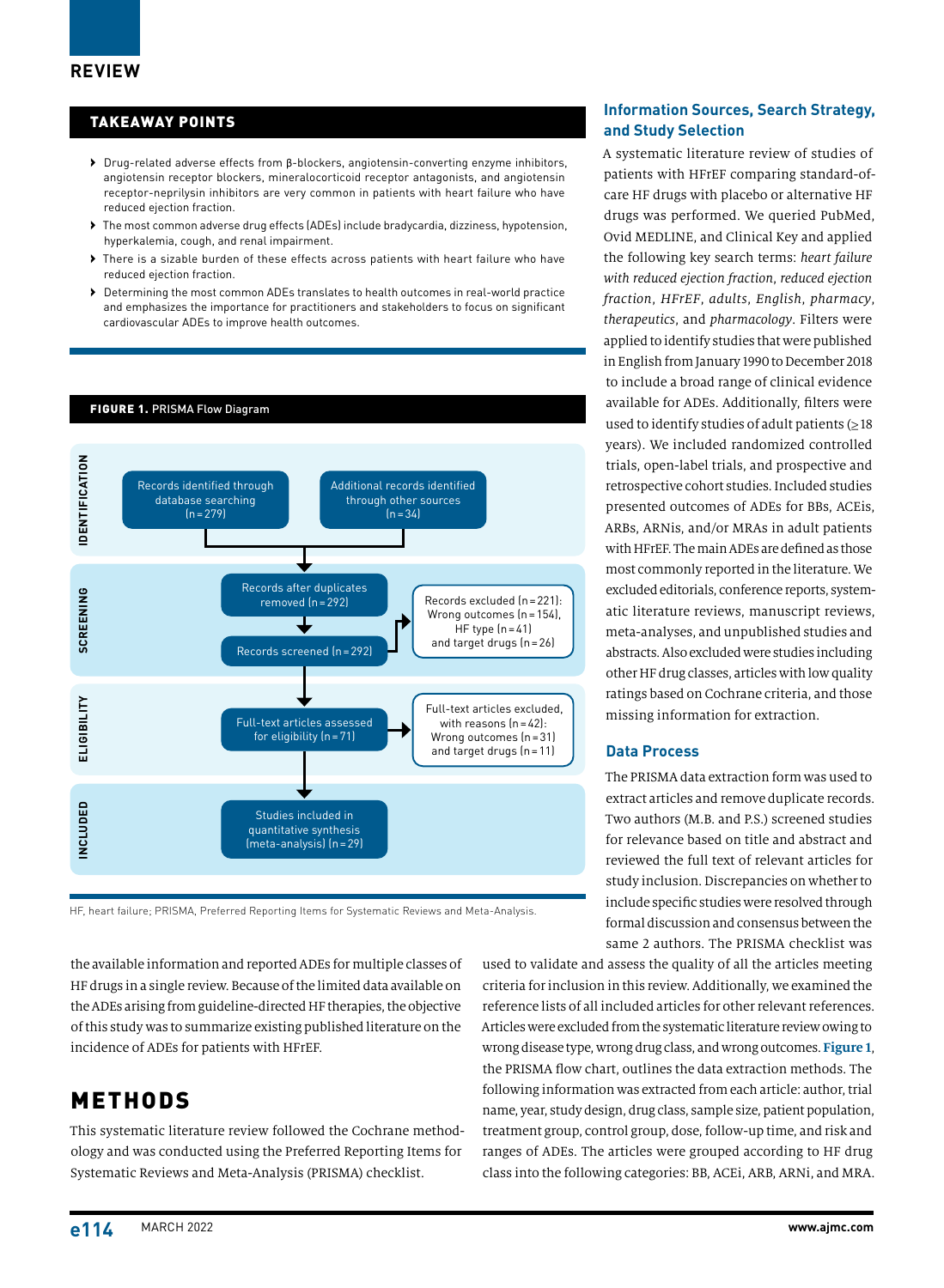### Review of Adverse Drug Effects Across Patients With HF

| <b>Study design</b>         |                | Number of studies Percentage of studies (%) | <b>References</b>                                                                      |
|-----------------------------|----------------|---------------------------------------------|----------------------------------------------------------------------------------------|
| Randomized controlled trial | 22             | 75.9                                        | 10, 11, 12, 13, 14, 15, 16, 17, 18, 19, 20, 21, 22, 24, 25, 27, 30, 31, 32, 36, 37, 38 |
| Retrospective cohort study  | 3              | 10.3                                        | 23, 26, 35                                                                             |
| Post hoc analysis           | 3              | 10.3                                        | 28, 33, 34                                                                             |
| Open-label trial            |                | 3.5                                         | 29                                                                                     |
| Drug class                  |                |                                             |                                                                                        |
| <b>BB</b>                   | 11             | 37.9                                        | 13, 14, 15, 16, 17, 18, 19, 20, 21, 22, 23                                             |
| <b>MRA</b>                  | 9              | 31.0                                        | 30, 31, 32, 33, 34, 35, 36, 37, 38                                                     |
| ARNi                        | 6              | 20.7                                        | 24, 25, 26, 27, 28, 29                                                                 |
| ACEi                        | $\overline{2}$ | 6.9                                         | 10, 11                                                                                 |
| ARB                         |                | 3.5                                         | 12                                                                                     |

#### TABLE 1. Distribution of Study Types Included in Review<sup>10-38</sup>

ACEi, angiotensin-converting enzyme inhibitor; ARB, angiotensin receptor blocker; ARNi, angiotensin receptor-neprilysin inhibitor; BB, β-blocker; MRA, mineralocorticoid receptor antagonist.

| <b>TABLE 2.</b> Characteristics of Studies Included in Review <sup>10-38</sup> |  |
|--------------------------------------------------------------------------------|--|
|--------------------------------------------------------------------------------|--|

|                                                 |      | <b>Sample</b> |                                   |                         |                                   | Follow-up     |
|-------------------------------------------------|------|---------------|-----------------------------------|-------------------------|-----------------------------------|---------------|
| <b>Trial</b>                                    | Year | size          | <b>Patient population</b>         | <b>Treatment group</b>  | <b>Dose</b>                       | (months)      |
| Woo et $al^{10}$                                | 1995 | 107           | Heart failure                     | Captopril and enalapril | Captopril $41 \pm 27$ mg QD       | Captopril: 16 |
|                                                 |      |               |                                   | ys control              | Enalapril $16 \pm 9$ mg QD        | Enalapril: 15 |
| SOLVD <sup>11</sup>                             | 1991 | 2569          | NYHA II-III, LVEF ≤35%            | Enalapril vs placebo    | 2.5-20 mg QD                      | 41.4          |
| ELITE <sup>12</sup>                             | 1997 | 722           | Age ≥ 65 years, NYHA II-IV,       | Losartan vs captopril   | Losartan 50 mg QD                 | 11            |
|                                                 |      |               | LVEF $\leq 40\%$                  |                         | Captopril 50 mg TID               |               |
| BEST <sup>13</sup>                              | 2001 | 2708          | NYHA III-IV, LVEF≤35%             | Bucindolol vs placebo   | 3 to 50-100 <sup>a</sup> mg BID   | 24            |
| COPERNICUS <sup>14</sup>                        | 2002 | 2289          | NYHA III-IV, LVEF≤25%             | Carvedilol vs placebo   | 3.125 to                          | 10.4          |
|                                                 |      |               |                                   |                         | 25 mg BID                         |               |
| PRECISE <sup>15</sup>                           | 1996 | 278           | NYHA III-IV, LVEF≤35%             | Carvedilol vs placebo   | 25 to 50 mg BID                   | 6             |
| US Carvedilol HF<br>Study Group 1 <sup>16</sup> | 1996 | 366           | NYHA III-IV, LVEF≤35%             | Carvedilol vs placebo   | 12.5 to 25-50 mg BID              | 12            |
| Krum et al <sup>17</sup>                        | 1995 | 49            | NYHA III-IV, LVEF≤35%             | Carvedilol vs placebo   | 25 mg BID                         | 3.5           |
| SENIORS <sup>18</sup>                           | 2005 | 2128          | LVEF≤35% or HF<br>hospitalization | Nebivolol vs placebo    | 1.25 to 10 mg QD                  | 21            |
| MOCHA Study <sup>19</sup>                       | 1996 | 345           | NYHA II-III, LVEF ≤ 40%           | Carvedilol vs placebo   | 6.25 mg or 12.5 mg or 25 mg BID   | 6             |
| US Carvedilol HF<br>Study Group 2 <sup>20</sup> | 1996 | 1094          | NYHA II-IV, LVEF ≤ 35%            | Carvedilol vs placebo   | 12.5 to 25-50 <sup>b</sup> mg BID | 7             |

(*continued*)

# RESULTS

A total of 279 articles were identified in the initial search, 29 of which reported ADEs and were included after full text review.10-38 Of these, 22 studies (75.9%) included in the review were randomized controlled trials (**Table 1**10-38). The majority of the studies evaluated ADEs of BBs (n=11), with only 1 study evaluating ARBs. **Table 2**10-38 summarizes the characteristics of studies included in the review. The sample sizes across these studies ranged from 30 to 8399 patients, with a mean follow-up range of 0.7 to 41.4 months. The most commonly reported ADEs across these HF drug classes included bradycardia, dizziness, hypotension, hyperkalemia, cough, and renal impairment (**Figure 2**).

**Table 3**10-38 outlines the distribution of ADEs in the included studies and their percentage incidence. Nine studies reported bradycardia risk of 1% to 52%, caused by BB usage. Also attributable to BB usage was dizziness risk of 15% to 43%, reported in 6 studies. One other study reported an ARNi (omapatrilat)–induced dizziness risk of 19.4%; however, the clinical development of omapatrilat was discontinued and it is not a marketed drug. Fourteen studies described a high incidence of induced hypotension (1.4%-63%), resulting from treatment with a BB (9 studies), ARNi (4 studies), or ARB (1 study). Hyperkalemia was reported in 13 studies (9 with an MRA, 3 with an ARNi, 1 with an ARB) with a risk of 0.6% to 30.2%. Three studies reported cough risk of 37% to 50%, caused by ACEi (2 studies) or ARB (1 study) usage. Four studies described a high incidence of induced renal impairment (0.6%-7.6%), 3 resulting from ARNi treatment and 1 following treatment with an ARB.

(CONTINUED ON PAGE e116)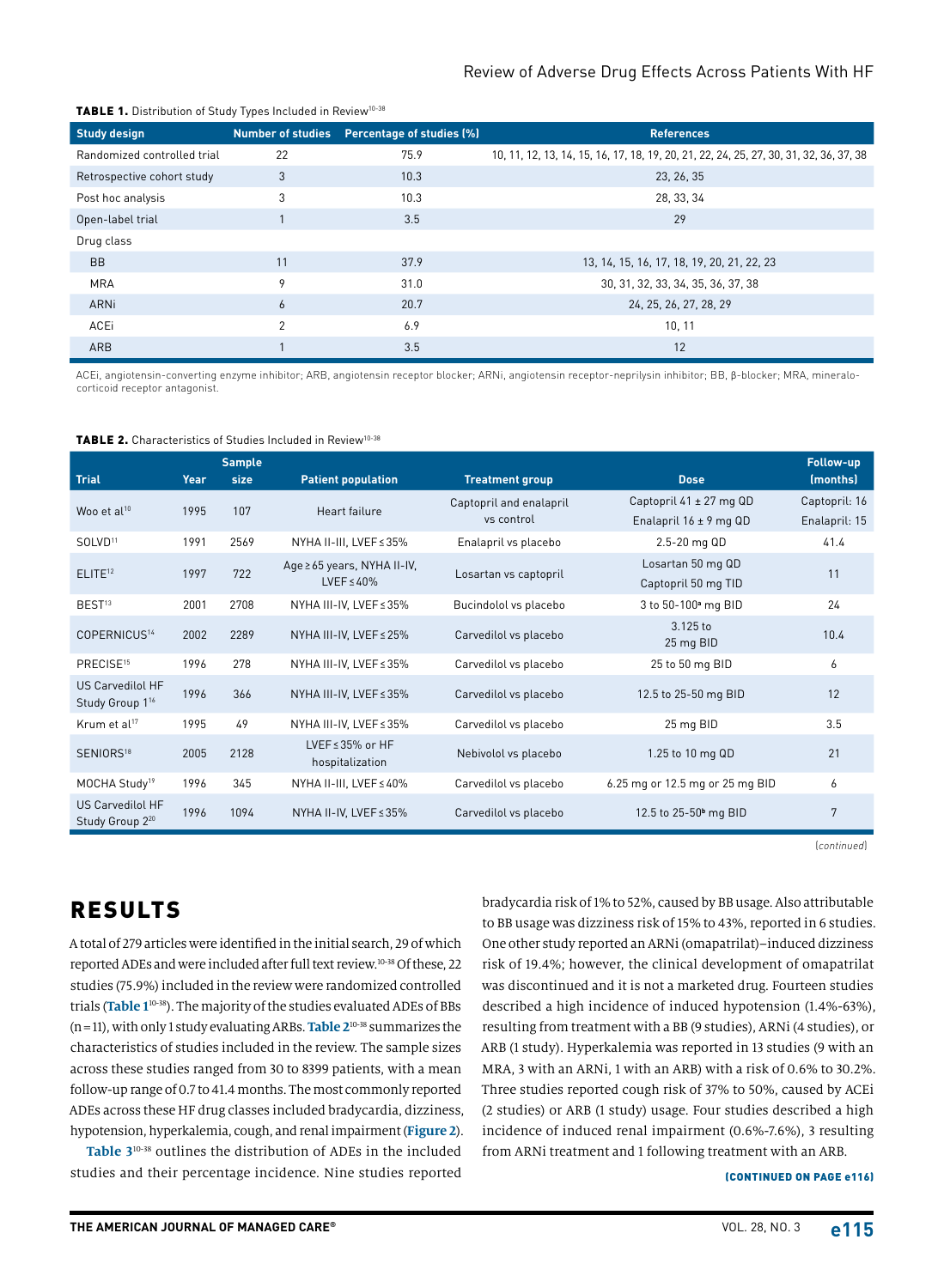# **REVIEW**

#### TABLE 2. (*Continued*) Characteristics of Studies Included in Review10-38

| <b>Trial</b>                                  | Year | <b>Sample</b><br>size | <b>Patient population</b>                                                            | <b>Treatment group</b>                                                                                        | <b>Dose</b>                                                                                                                                                                | Follow-up<br>(months) |
|-----------------------------------------------|------|-----------------------|--------------------------------------------------------------------------------------|---------------------------------------------------------------------------------------------------------------|----------------------------------------------------------------------------------------------------------------------------------------------------------------------------|-----------------------|
| Australian-New<br>Zealand Group <sup>21</sup> | 1997 | 415                   | LVEF < 45%                                                                           | Carvedilol vs placebo                                                                                         | 25 mg BID                                                                                                                                                                  | 19                    |
| RESOLVD <sup>22</sup>                         | 2000 | 426                   | LVEF < 40%                                                                           | Metoprolol CR vs placebo                                                                                      | 12.5-25 to 200 mg QD                                                                                                                                                       | 6                     |
| Owens et al <sup>23</sup>                     | 2018 | 225                   | Age ≥ 18 years, HF admission,<br>optimal HR control vs<br>suboptimal control         | Carvedilol vs metoprolol<br>succinate                                                                         | Carvedilol 25 mg BID<br>Metoprolol succinate 200 mg QD                                                                                                                     | 3                     |
| PARADIGM HF <sup>24</sup>                     | 2014 | 8399                  | NYHA II-IV, LVEF ≤ 40%                                                               | Sacubitril/<br>valsartan vs enalapril                                                                         | Sacubitril/valsartan 200 mg BID<br>Enalapril 10 mg BID                                                                                                                     | 27                    |
| OVERTURE <sup>25</sup>                        | 2002 | 5770                  | NYHA II-IV secondary to<br>DCM or non-DCM or LVEF<br>≤30% and HF hospitalization     | Omapatrilat vs enalapril                                                                                      | Omapatrilat 40 mg QD<br>Enalapril 10 mg BID                                                                                                                                | 14.5                  |
| Antol et al <sup>26</sup>                     | 2018 | 200                   | Patients who initiated<br>sacubitril/valsartan between<br>August 2015 and March 2016 | Sacubitril/valsartan vs no<br>sacubitril/valsartan                                                            | 24 mg/26 mg to 97 mg/103 mg BID                                                                                                                                            | 4                     |
| TITRATION <sup>27</sup>                       | 2016 | 540                   | NYHA II-IV, LVEF ≤ 35%                                                               | Sacubitril/valsartan con-<br>servative arm vs sacubitril/<br>valsartan condensed arm                          | Conservative arm: 50 mg for 14 days,<br>100 mg for 21 days, then 200 mg BID<br>Condensed arm: 100 mg for 2 weeks<br>to 200 mg BID                                          | 2.5                   |
| Jhund et al <sup>28</sup>                     | 2015 | 8399                  | NYHA II-IV, LVEF ≤ 40%<br>Age category: < 55, 55-64,<br>65-74, and ≥75 years         | Sacubitril/valsartan vs<br>enalapril                                                                          | Sacubitril/valsartan 200 mg BID<br>Enalapril 10 mg BID                                                                                                                     | 27                    |
| Kobalava et al <sup>29</sup>                  | 2016 | 30                    | NYHA II-IV, LVEF ≤ 40%                                                               | Sacubitril/valsartan                                                                                          | Sacubitril/valsartan 100 mg for 7<br>days and 200 mg for 14 days BID                                                                                                       | 0.7                   |
| RALES <sup>30</sup>                           | 1999 | 1663                  | NYHA III-IV, LVEF ≤ 35%                                                              | Spironolactone vs placebo                                                                                     | 25-50 mg QD                                                                                                                                                                | 24                    |
| EPHESUS31                                     | 2003 | 6632                  | AMI, LVEF ≤ 40%                                                                      | Eplerenone vs placebo                                                                                         | 25-50 mg QD                                                                                                                                                                | 16                    |
| EMPHASIS-HF <sup>32</sup>                     | 2011 | 2737                  | Age ≥ 55 years, NYHA II,<br>LVEF $\leq$ 35%                                          | Eplerenone vs placebo                                                                                         | 25-50 mg QD                                                                                                                                                                | 21                    |
| Eschalier et al <sup>33</sup>                 | 2013 | 2737                  | Age ≥ 75 years, NYHA II,<br>LVEF≤35%, DM, CKD,<br>and SBP < 123 mm Hg                | Eplerenone vs placebo                                                                                         | 25-50 mg QD                                                                                                                                                                | 21                    |
| Vardeny et al <sup>34</sup>                   | 2012 | 1658                  | NYHA III-IV, LVEF ≤ 35%,<br>worsening renal function                                 | Spironolactone vs placebo                                                                                     | 25-50 mg QD                                                                                                                                                                | 2.8                   |
| Pitt et al <sup>35</sup>                      | 2006 | 2106                  | AMI, LVEF ≤ 30%                                                                      | Eplerenone vs placebo                                                                                         | 25-50 mg QD                                                                                                                                                                | 16                    |
| ARTS <sup>36</sup>                            | 2013 | 458                   | LVEF≤30%, CKD                                                                        | Part 1:<br>BAY 94-8862 vs placebo<br>Part 2:<br>BAY 94-8862 vs BAY<br>94-8862 vs placebo<br>vs spironolactone | Part 1: BAY 94-8862: 2.5, 5,<br>or 10 mg QD<br>Part 2: BAY 94-8862: 2.5, 5, or 10 mg<br>QD or 5 mg BID or spironolactone<br>25 mg to 50 mg QD                              | 1.8                   |
| ARTS-HF37                                     | 2016 | 1066                  | HFrEF, CKD, and/or DM                                                                | Finerenone vs eplerenone                                                                                      | Finerenone 2.5, 5, 7.5, 10, or 15 mg<br>QD to 5, 10, 15, 20, or 20 mg QD<br>Eplerenone 25 mg every other day<br>to 25 mg QD on day 30 to 50 mg QD<br>on day 60 for 90 days | 3                     |
| ARTS-HF Japan<br>Study Group <sup>38</sup>    | 2016 | 72                    | HFrEF, CKD, and/or DM                                                                | Finerenone vs eplerenone                                                                                      | Finerenone 2.5, 5, 7.5, 10, or 15 mg<br>QD to 5, 10, 15, 20, or 20 mg QD<br>Eplerenone 25 mg every other day<br>to 25 mg QD on day 30 to 50 mg QD<br>on day 60 for 90 days | 3                     |

AMI, acute myocardial infarction; BID, twice daily; CKD, chronic kidney disease; CR, controlled release; DCM, dilated cardiomyopathy; DM, diabetes mellitus; HF, heart failure; HFrEF, HF with reduced ejection fraction; HR, heart rate; LVEF, left ventricular ejection fraction; NYHA, New York Heart Association; QD, once daily; SBP, systolic blood pressure; TID, 3 times daily.

**a** 50 mg BID for patients who weighed less than 74 kg and 100 mg BID for patients who weighed at least 75 kg.

**b** 25 mg BID for patients who weighed less than 85 kg and 50 mg BID for patients who weighed at least 85 kg.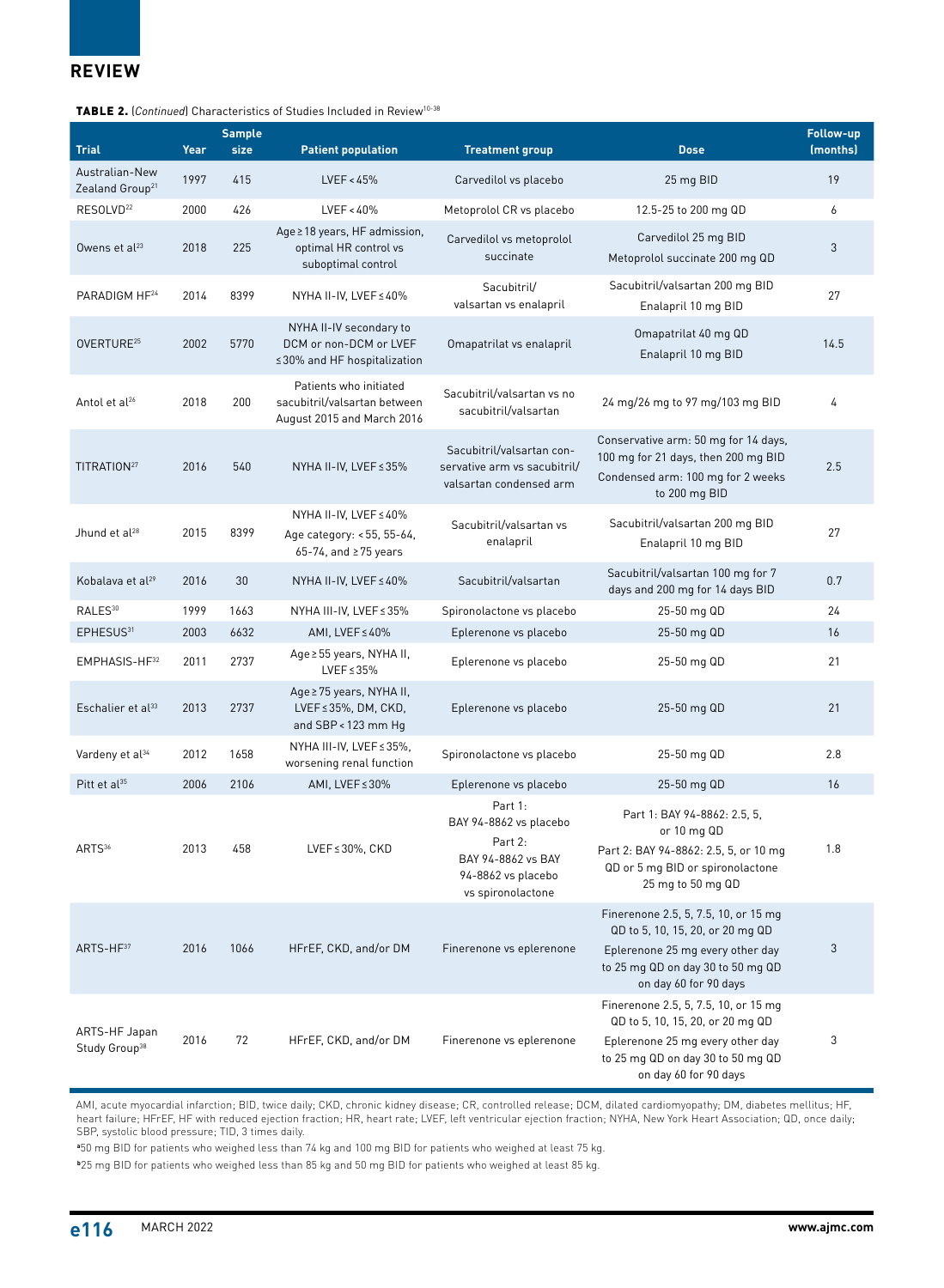

# TABLE 3. Adverse Drug Effects From Trials<sup>10-38</sup>

|                                              |             | <b>Drug</b> |                         |                      | Adverse drug effects (%) |                       |
|----------------------------------------------|-------------|-------------|-------------------------|----------------------|--------------------------|-----------------------|
| <b>Trial</b>                                 | $\mathbf N$ | class       | <b>Treatment group</b>  | <b>Control group</b> | <b>Treatment group</b>   | <b>Control group</b>  |
| Woo et al <sup>10</sup>                      | 107         | <b>ACEi</b> | Captopril and enalapril | Control              | Cough: 50 and 43.9       | Cough: 12.5           |
| SOLVD <sup>11</sup>                          | 2569        | ACEi        | Enalapril               | Placebo              | Cough: 37                | Cough: 31             |
|                                              |             |             |                         |                      | Cough: 0                 | Cough: 3.8            |
| ELITE <sup>12</sup>                          | 722         | ARB         | Losartan                | Captopril            | Hyperkalemia: 0.6        | Hyperkalemia: 1.6     |
|                                              |             |             |                         |                      | Hypotension: 1.4         | Hypotension: 2.3      |
|                                              |             |             |                         |                      | Renal impairment: 0.8    | Renal impairment: 1.4 |
|                                              |             |             |                         |                      | Dizziness: 43            | Dizziness: 39         |
| BEST <sup>13</sup>                           | 2708        | <b>BB</b>   | Bucindolol              | Placebo              | Hypotension: 21          | Hypotension: 20       |
|                                              |             |             |                         |                      | Bradycardia: 12          | Bradycardia: 5        |
|                                              |             |             |                         |                      | Bradycardia: 1.5         | Bradycardia: 1.2      |
| COPERNICUS <sup>14</sup>                     | 2289        | <b>BB</b>   | Carvedilol              | Placebo              | Bradycardia              | Bradycardia           |
|                                              |             |             |                         |                      | hospitalization: 1.6     | hospitalization: 0.8  |
|                                              |             |             |                         |                      | Hypotension: 1.9         | Hypotension: 1.6      |
|                                              |             |             |                         |                      | Dizziness: 24            | Dizziness: 11.5       |
| PRECISE <sup>15</sup>                        | 278         | <b>BB</b>   | Carvedilol              | Placebo              | Hypotension: 6.2         | Hypotension: 2.2      |
|                                              |             |             |                         |                      | Bradycardia: 5.4         | Bradycardia: 0.7      |
|                                              |             |             |                         |                      | Dizziness: 34.9          | Dizziness: 20.1       |
| US Carvedilol HF Study Group 1 <sup>16</sup> | 366         | <b>BB</b>   | Carvedilol              | Placebo              | Hypotension: 9.1         | Hypotension: 3        |
|                                              |             |             |                         |                      | Bradycardia: 12.9        | Bradycardia: 0.7      |
| Krum et al <sup>17</sup>                     | 49          | <b>BB</b>   | Carvedilol              | Placebo              | Dizziness: 15            | Dizziness: 1          |
|                                              |             |             |                         |                      | Dizziness: 15.6          | Dizziness: 13.4       |
| SENIORS <sup>18</sup>                        | 2128        | <b>BB</b>   | Nebivolol               | Placebo              | Hypotension: 7.7         | Hypotension: 7.2      |
|                                              |             |             |                         |                      | Bradycardia: 11.1        | Bradycardia: 2.6      |
|                                              |             |             |                         |                      |                          |                       |

(*continued*)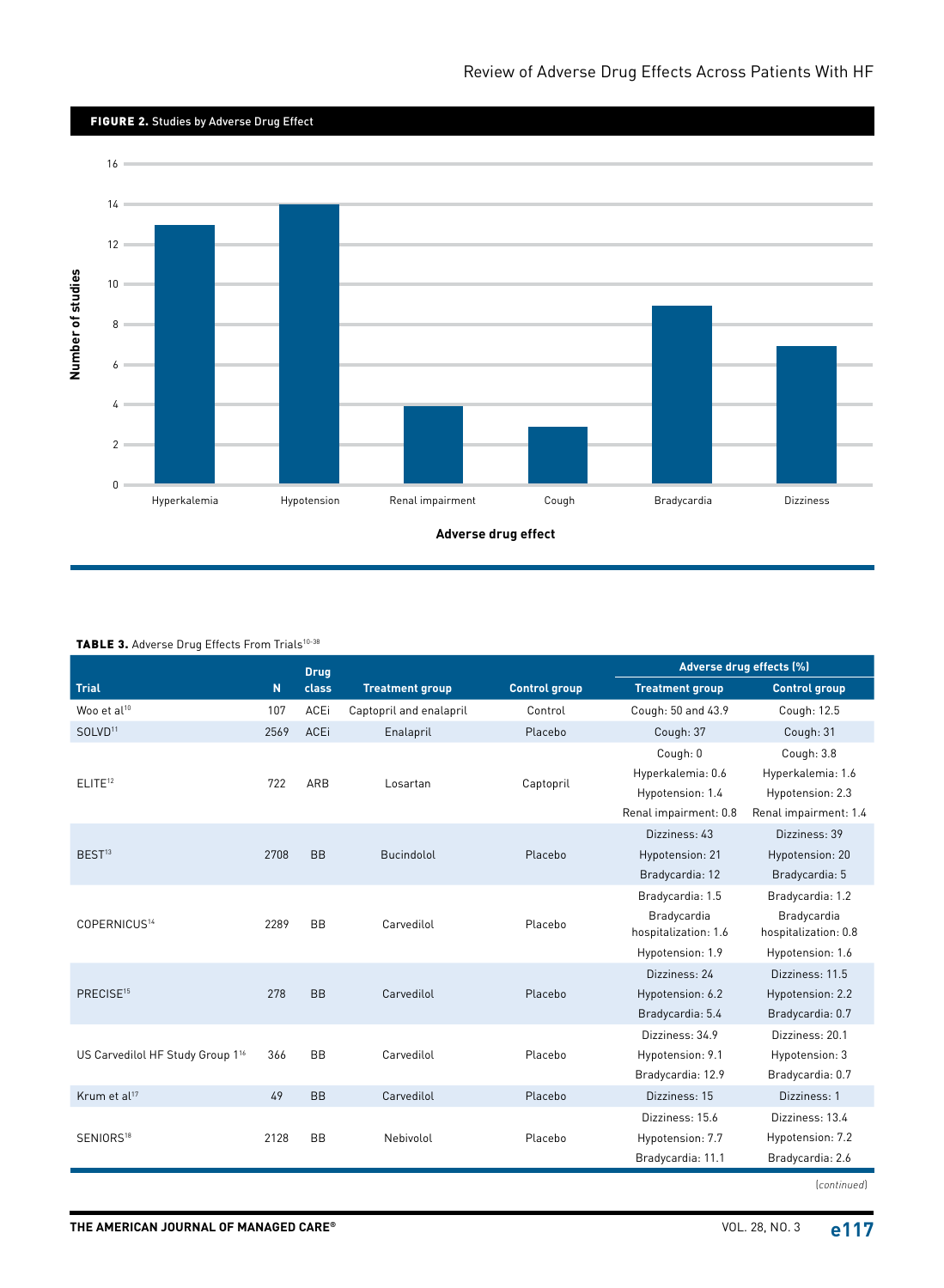

TABLE 3. (*Continued*) Adverse Drug Effects From Trials<sup>10-38</sup>

|                                              |      | <b>Drug</b>            |                                                                |                                                                   | Adverse drug effects (%)                                                                                                                                        |                                                                                                                                                                  |
|----------------------------------------------|------|------------------------|----------------------------------------------------------------|-------------------------------------------------------------------|-----------------------------------------------------------------------------------------------------------------------------------------------------------------|------------------------------------------------------------------------------------------------------------------------------------------------------------------|
| Trial                                        | N    | class                  | <b>Treatment group</b>                                         | <b>Control group</b>                                              | <b>Treatment group</b>                                                                                                                                          | <b>Control group</b>                                                                                                                                             |
|                                              |      |                        |                                                                |                                                                   | Dizziness: 24-38 <sup>a</sup>                                                                                                                                   | Dizziness: 23                                                                                                                                                    |
| MOCHA Study <sup>19</sup>                    | 345  | <b>BB</b>              | Carvedilol                                                     | Placebo                                                           | Hypotension: 6-7 <sup>a</sup>                                                                                                                                   | Hypotension: 5                                                                                                                                                   |
|                                              |      |                        |                                                                |                                                                   | Bradycardia: 1-11 <sup>ª</sup>                                                                                                                                  | Bradycardia: 1                                                                                                                                                   |
| US Carvedilol HF Study Group 2 <sup>20</sup> | 1094 | <b>BB</b><br><b>BB</b> | Carvedilol                                                     | Placebo                                                           | Bradycardia: 5.7                                                                                                                                                | Bradycardia: 1.8                                                                                                                                                 |
| Australian-New Zealand Group <sup>21</sup>   | 415  |                        | Carvedilol                                                     | Placebo                                                           | Hypotension: 7.6<br>Bradycardia: 4                                                                                                                              | Hypotension: 6.1<br>Bradycardia: 0.9                                                                                                                             |
| RESOLVD <sup>22</sup>                        | 426  | <b>BB</b>              | Metoprolol CR                                                  | Placebo                                                           | Hypotension: 2.4                                                                                                                                                | Hypotension: 0.9                                                                                                                                                 |
| Owens et al <sup>23</sup>                    | 225  | <b>BB</b>              | Carvedilol and<br>metoprolol succinate<br>(optimal HR control) | Carvedilol and<br>metoprolol succinate<br>(suboptimal HR control) | Bradycardia: 52<br>Hypotension: 63                                                                                                                              | Bradycardia: 15<br>Hypotension: 47                                                                                                                               |
| PARADIGM HF <sup>24</sup>                    | 8399 | ARNi                   | Sacubitril/valsartan                                           | Enalapril                                                         | Cough: 11.3<br>Hyperkalemia: 4.3<br>Hypotension: 14.0<br>Symptomatic<br>hypotension: 2.7<br>Renal impairment: 3.3                                               | Cough: 14.3<br>Hyperkalemia: 5.6<br>Hypotension: 9.2<br>Symptomatic<br>hypotension: 1.4<br>Renal impairment: 4.5                                                 |
| OVERTURE <sup>25</sup>                       | 5770 | ARNi                   | Omapatrilat                                                    | Enalapril                                                         | Hypotension: 19.5<br>Dizziness: 19.4                                                                                                                            | Hypotension: 11.5<br>Dizziness: 13.9                                                                                                                             |
| Antol et al <sup>26</sup>                    | 200  | ARNi                   | Sacubitril/valsartan                                           | No sacubitril/valsartan                                           | Cough: 23.7                                                                                                                                                     | Cough: 21.9                                                                                                                                                      |
| TITRATION <sup>27</sup>                      | 540  | ARNi                   | Sacubitril/valsartan<br>Conservative arm                       | Sacubitril/valsartan<br>Condensed arm                             | Hyperkalemia: 4.4<br>Hypotension: 8.4<br>Renal impairment: 7.6                                                                                                  | Hyperkalemia: 7.7<br>Hypotension: 9.7<br>Renal impairment: 7.3                                                                                                   |
| Jhund et al <sup>28</sup>                    | 8399 | ARNi                   | Sacubitril/valsartan                                           | Enalapril                                                         | Cough: 9.8-12.6 <sup>a</sup><br>Hyperkalemia:<br>$3.4 - 4.8$ <sup>a</sup><br>Hypotension: 2.5-2.9 <sup>a</sup><br>Renal impairment:<br>$0.6 - 2.0$ <sup>a</sup> | Cough: 12.7-17.4 <sup>a</sup><br>Hyperkalemia:<br>$2.9 - 7.2$ <sup>a</sup><br>Hypotension: 0.9-1.5 <sup>a</sup><br>Renal impairment:<br>$1.5 - 2.2$ <sup>a</sup> |
| Kobalava et al <sup>29</sup>                 | 30   | ARNi                   | Sacubitril/valsartan                                           | Sacubitril/valsartan                                              | Hyperkalemia<br>discontinuation: 10                                                                                                                             | Hyperkalemia<br>discontinuation: 10                                                                                                                              |
| RALES <sup>30</sup>                          | 1663 | MRA                    | Spironolactone                                                 | Placebo                                                           | Hyperkalemia: 2                                                                                                                                                 | Hyperkalemia: 1                                                                                                                                                  |
| EPHESUS31                                    | 6632 | <b>MRA</b>             | Eplerenone                                                     | Placebo                                                           | Hyperkalemia: 3.4 <sup>b</sup><br>Serious hyperkalemia:<br>5.5 <sup>b</sup>                                                                                     | Hyperkalemia: 2 <sup>b</sup><br>Serious hyperkalemia:<br>3.9 <sup>b</sup>                                                                                        |
| EMPHASIS-HF <sup>32</sup>                    | 2737 | <b>MRA</b>             | Eplerenone                                                     | Placebo                                                           | Hyperkalemia: 8<br>Discontinuation rate<br>due to hyperkalemia:<br>1.1                                                                                          | Hyperkalemia: 3.7<br>Discontinuation rate<br>due to hyperkalemia:<br>0.9                                                                                         |
| Eschalier et al <sup>33</sup>                | 2737 | <b>MRA</b>             | Eplerenone                                                     | Placebo                                                           | Hyperkalemia:<br>$1.9 - 3.8$ <sup>a</sup>                                                                                                                       | Hyperkalemia:<br>$1.3 - 3.3$ <sup>a</sup>                                                                                                                        |
| Vardeny et al <sup>34</sup>                  | 1658 | <b>MRA</b>             | Spironolactone                                                 | Placebo                                                           | Hyperkalemia:<br>$15.4 - 30.2a$                                                                                                                                 | Hyperkalemia:<br>$6.0 - 13.3$ <sup>a</sup>                                                                                                                       |
| Pitt et al <sup>35</sup>                     | 2106 | <b>MRA</b>             | Eplerenone                                                     | Placebo                                                           | Hyperkalemia: 5.9                                                                                                                                               | Hyperkalemia: 3.5                                                                                                                                                |
| ARTS <sup>36</sup>                           | 458  | <b>MRA</b>             | BAY 94-8862                                                    | Spironolactone                                                    | Hyperkalemia: 5.3                                                                                                                                               | Hyperkalemia: 12.7                                                                                                                                               |
| ARTS-HF37                                    | 1066 | <b>MRA</b>             | Finerenone                                                     | Eplerenone                                                        | Hyperkalemia:<br>$3.6 - 6.3a$                                                                                                                                   | Hyperkalemia: 4.7                                                                                                                                                |
| ARTS-HF Japan Study Group <sup>38</sup>      | 72   | MRA                    | Finerenone                                                     | Eplerenone                                                        | Hyperkalemia: 18.2                                                                                                                                              | Hyperkalemia: 0                                                                                                                                                  |

ACEi, angiotensin-converting enzyme inhibitor; ARB, angiotensin receptor blocker; ARNi, angiotensin receptor-neprilysin inhibitor; BB, β-blocker; CR, controlled release; HF, heart failure; HR, heart rate; MRA, mineralocorticoid receptor antagonist.

**a** Reflects range of adverse drug effects across subgroups in study.

**b** In EPHESUS, hyperkalemia was based on investigators' reports, and serious hyperkalemia (serum potassium concentration ≥ 6.0 mmol/L) was based on laboratory measurements.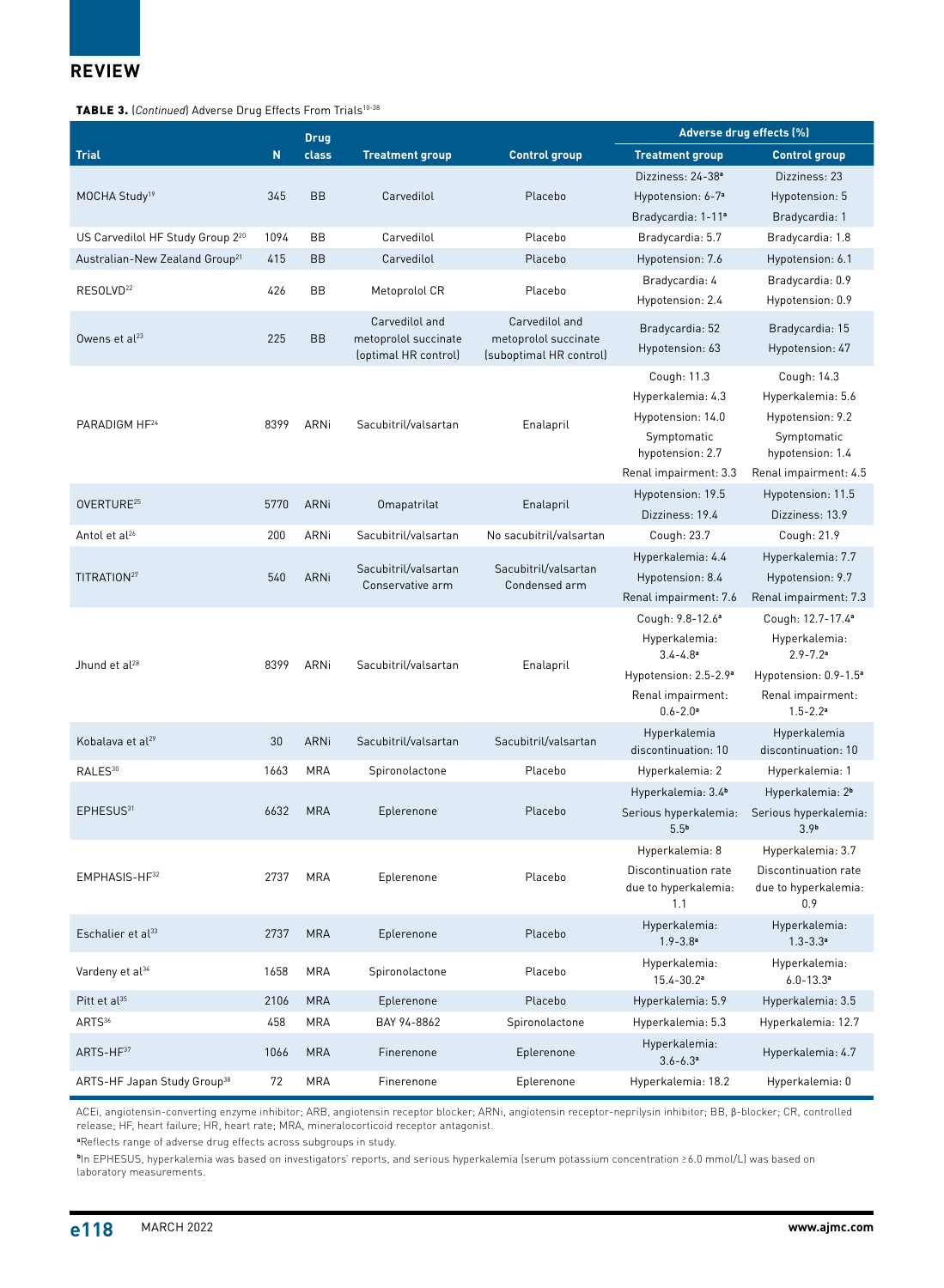#### (CONTINUED FROM PAGE e116)

# DISCUSSION

As a consequence of the limited data available on the ADEs arising from guideline-directed HF therapies, the objective of this study was to summarize existing published literature on the incidence of ADEs for patients with HFrEF. This systematic literature review examines a multitude of studies reporting ADEs of guidelinedirected HF therapies and is one of the few reports to summarize the incidences of common ADEs associated with GDMT for HFrEF. The results show that ADEs from clinical trials for GDMT are very common. This review highlights the sizable burden of ADEs across patients with HFrEF in the United States.

These ADEs, compared with traditional clinical outcomes for HF such as mortality and hospitalization, have been primarily studied in clinical trials and are underrepresented in the literature and, possibly, real-world practice. For example, sacubitril/valsartan was approved by the FDA in 2015 and, since approval, there has been minimal reporting on ADEs of sacubitril/valsartan in longitudinal, real-world studies for patients with HFrEF. Based on the incidence of common ADEs from randomized controlled trials in this review, these results may suggest that in real-world populations ADEs are similarly common and may result in patients discontinuing their GDMT. However, because of a lack of registry-based studies in published medical literature, risks of real-world GDMT ADEs are not well established. Owing to clinical significance, it is critical that we continue to examine the causality of ADEs related to GDMT in real-world populations. This review supports the need for future retrospective and prospective registry-based and other real-world evidence studies to evaluate ADEs across patients with HFrEF in the United States.

Additionally, ADEs have been noted to influence perceptions of HF therapies.9 Providers have genuine concern around certain HF drug classes, dose titration schedules, or combinations thereof for the likelihood that an ADE may affect the patient's ability to tolerate continued treatment. Hyperkalemia, as noted in this review, is a very prevalent ADE of using MRAs and can be expected to only increase with additional renin-angiotensin-aldosterone system inhibitors such as ACEis, ARBs, or ARNis. Given the overwhelming burden of ADEs reported in this review, new pharmacotherapies with fewer off-target effects and more modest adverse effect profiles are needed to treat patients with HFrEF. Several pharmacologic therapies are on the horizon or recently approved for the treatment of patients with HFrEF, including sodium-glucose co-transporter 2 inhibitors (SGLT2is),<sup>39</sup> soluble guanylate cyclase (sGC) stimulators,<sup>40</sup> and a cardiac myosin activator, omecamtiv mecarbil.<sup>41</sup>

Dapagliflozin, an SGLT2i originally approved for the treatment of type 2 diabetes (T2D), was recently approved by the FDA for the treatment of patients with HFrEF with or without T2D. Vericiguat, a novel sGC stimulator, reduced the risk of HF hospitalization or cardiovascular death in a phase 3 clinical trial of patients with HFrEF.42 Omecamtiv mecarbil, a selective cardiac myosin activator, was generally safe and well tolerated in a phase 2 clinical trial, with

### Review of Adverse Drug Effects Across Patients With HF

cardiac serious adverse events occurring at a similar incidence risk across treatment groups.43 A phase 3 clinical trial of patients with HFrEF receiving omecamtiv mecarbil recently reported a lower incidence of an HF event or cardiovascular death vs placebo.<sup>41</sup> These new treatments may influence the profile of ADEs associated with the pharmacologic treatment of HFrEF. It remains a major evidence gap and priority to improve patients' quality of life by reducing the incidence of drug-induced adverse effects from HFrEF GDMT.

### **Limitations**

There are several limitations to this systematic literature review. First, the study population included only adult patients with HFrEF. The reported incidence ranges of ADEs are limited to HFrEF and are not applicable to other HF populations, such as HF with preserved or mid-range ejection fraction. Second, although this review highlights the ADEs of BBs, ACEis, ARBs, ARNis, and MRAs that have been most commonly reported in the literature, it does not cover all potential ADEs included in the medication label and, therefore, does not provide a complete list. Third, the diversity of methods of articles included did not allow for meta-analysis, nor risk or rate of ADEs. However, risks of ADEs were transparently reported and directly extracted from published articles. The risks were not combined or altered using standard meta-analysis or statistical techniques. Fourth, the quality of this review is contingent on the quality of the included studies, in which ADEs were not a prespecified outcome. The risk of bias was limited by inclusion of studies with a range of quality ratings and range of clear reporting of bias. Finally, it is possible that there are additional relevant studies that were not included in the review. Further real-world evidence studies are needed to examine and report ADEs for long-term drug use outside of controlled settings like clinical trials.

# CONCLUSIONS

This systematic literature review reported that ADEs from clinical trials for GDMT occur very commonly, and it highlights the sizable burden of these effects across patients with HFrEF in the United States. This review reports association and is not a direct assessment of ADE causality; however, pharmacologically, these ADEs have been well characterized. The decision to examine the most common ADEs translates to health outcomes in real-world practice and emphasizes the importance for practitioners and stakeholders to be mindful of the common cardiovascular ADEs vs all possible ADEs included in the medication label. Future retrospective and prospective registry-based and other real-world evidence studies to evaluate adverse drug effects across patients with HFrEF in the United States, as well as studies aiming to analyze and improve medical therapy tolerability for patients with HFrEF, are warranted.  $\blacksquare$ 

#### **Acknowledgments**

The authors acknowledge Ciara Duffy, PhD (Evidence Scientific Solutions, Horsham, UK); Richard Fay, PhD, CMPP (Envision Pharma Group, Philadelphia, PA); and Charlene Rivera, PhD (Envision Pharma Group, Fairfield, CT), for limited editorial assistance, which was funded by Cytokinetics, Inc.